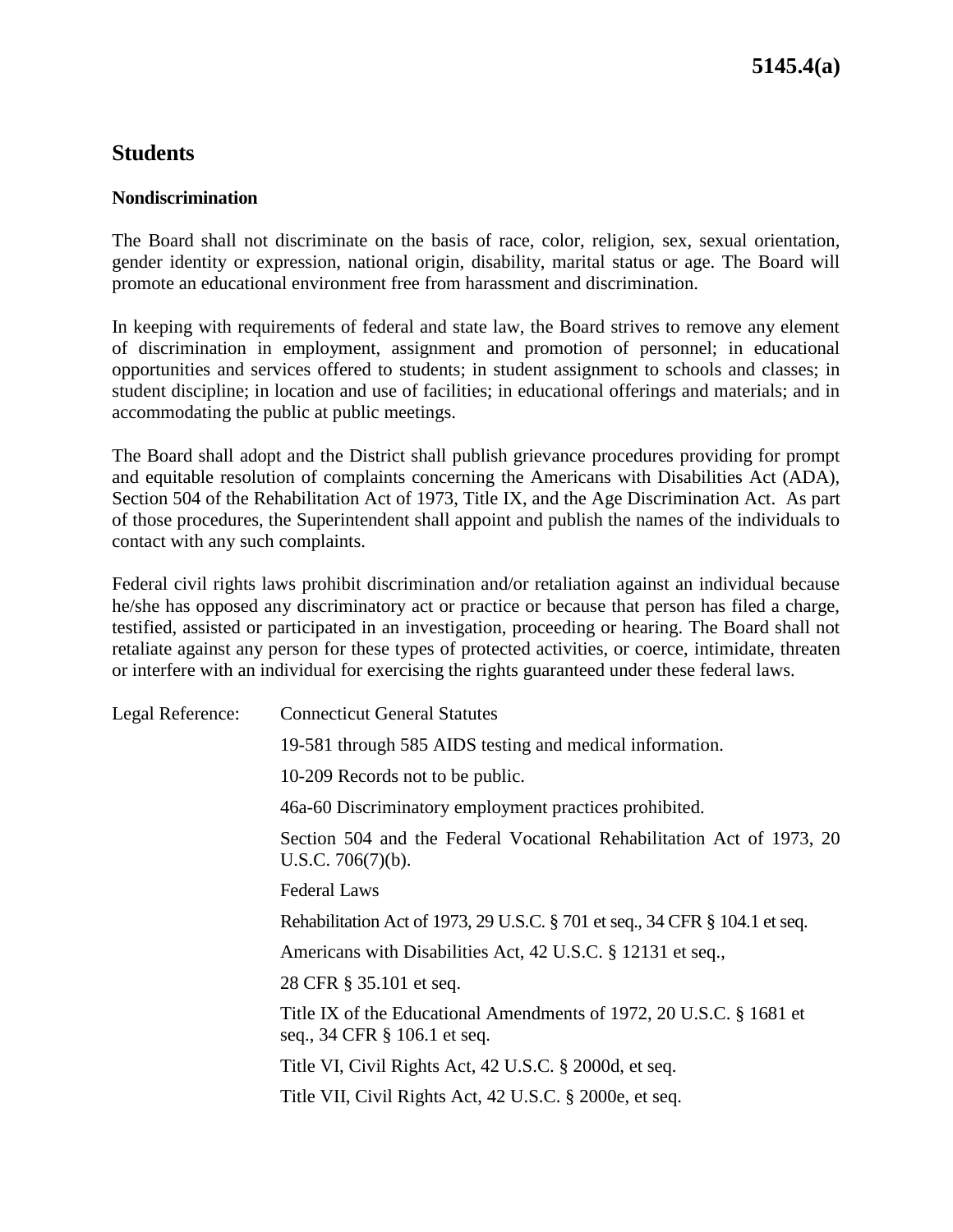# **Students**

### **Nondiscrimination**

| (continued)                                                                                                         |
|---------------------------------------------------------------------------------------------------------------------|
| Age Discrimination Act of 1975, 42 U.S.C. § 6101 et seq., 34 CFR §<br>$110.1$ et seq.                               |
| Guidelines on Discrimination Because of Sex, 29 CFR § 1604.1, et seq.                                               |
| Guidelines on Discrimination Because of Religion, 29 CFR § 1605.1 et seq.                                           |
| Guidelines on Discrimination Because of National Origin, 29 CFR §<br>1606.1 et seq.                                 |
| OCR Guidelines on Sexual Harassment, 62 Fed Reg. 12034 (March13,<br>1997) and 66 Fed. Reg. 5512 (January 19, 2001). |
|                                                                                                                     |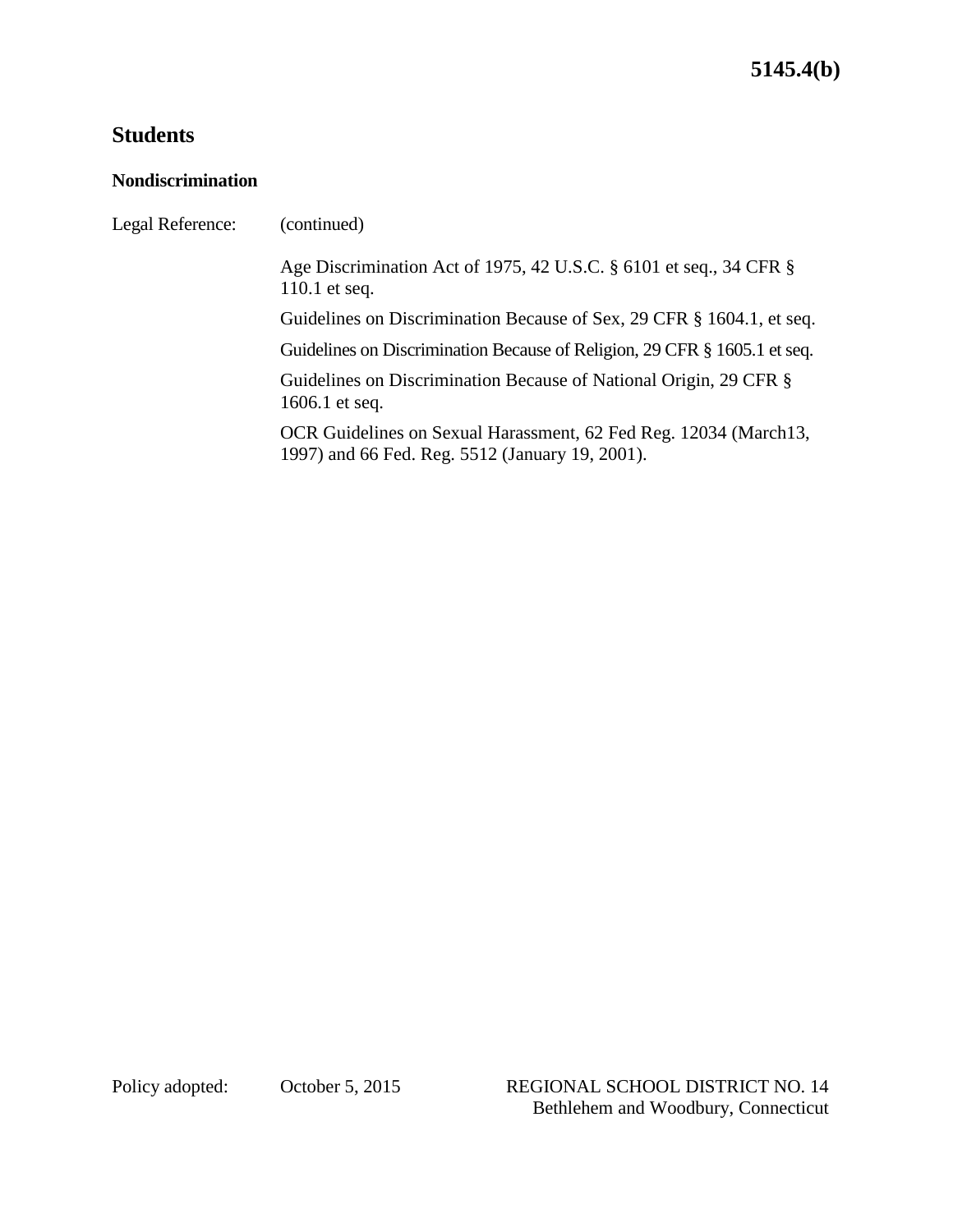## **5145.4(a)**

### **Students**

#### **Nondiscrimination**

#### **Discrimination Complaints**

It is the express policy of the Board of Education of Regional School District No. 14 to provide for the prompt and equitable resolution of complaints alleging any discrimination on the basis of protected characteristics such as race, color, religion, age, sex, sexual orientation, gender identity or expression, marital status, national origin, or disability. In order to facilitate the timely resolution of such complaints any student who feels that he/she has been discriminated against on the basis of these protected characteristics should file a written complaint with the Office of the Superintendent of Schools

Preferably, complaints should be filed within thirty (30) days of the alleged occurrence. Timely reporting of complaints facilitates the investigation and resolution of such complaints.

Complaints will be investigated promptly and corrective action will be taken when allegations are verified.

Specifically, upon receipt of a written complaint of discrimination, the Superintendent and/or his or her designee should:

- 1. offer to meet with the complainant to discuss the nature of his/her complaint;
- 2. provide the complainant with a copy of the Board's antidiscrimination policy and accompanying regulations;
- 3. investigate the factual basis of the complaint, including, as applicable, conducting interviews with individuals deemed relevant to the complaint;
- 4. conduct the investigation in a confidential manner, to the extent practicable, adhering to the requirements of state and federal law;
- 5. communicate the findings and/or results of any investigation to the complainant; and
- 6. take appropriate corrective and disciplinary action, as deemed appropriate by the Superintendent and/or his or her designee.

If the complaint involves an allegation of discrimination based on disability or sex, the complainant should be referred to the Board's policies and procedures related to Section 504 of the Rehabilitation Act (for claims of discrimination and/or harassment based on disability) and Sex Discrimination/Sexual Harassment (for claims of discrimination and/or harassment based on sex).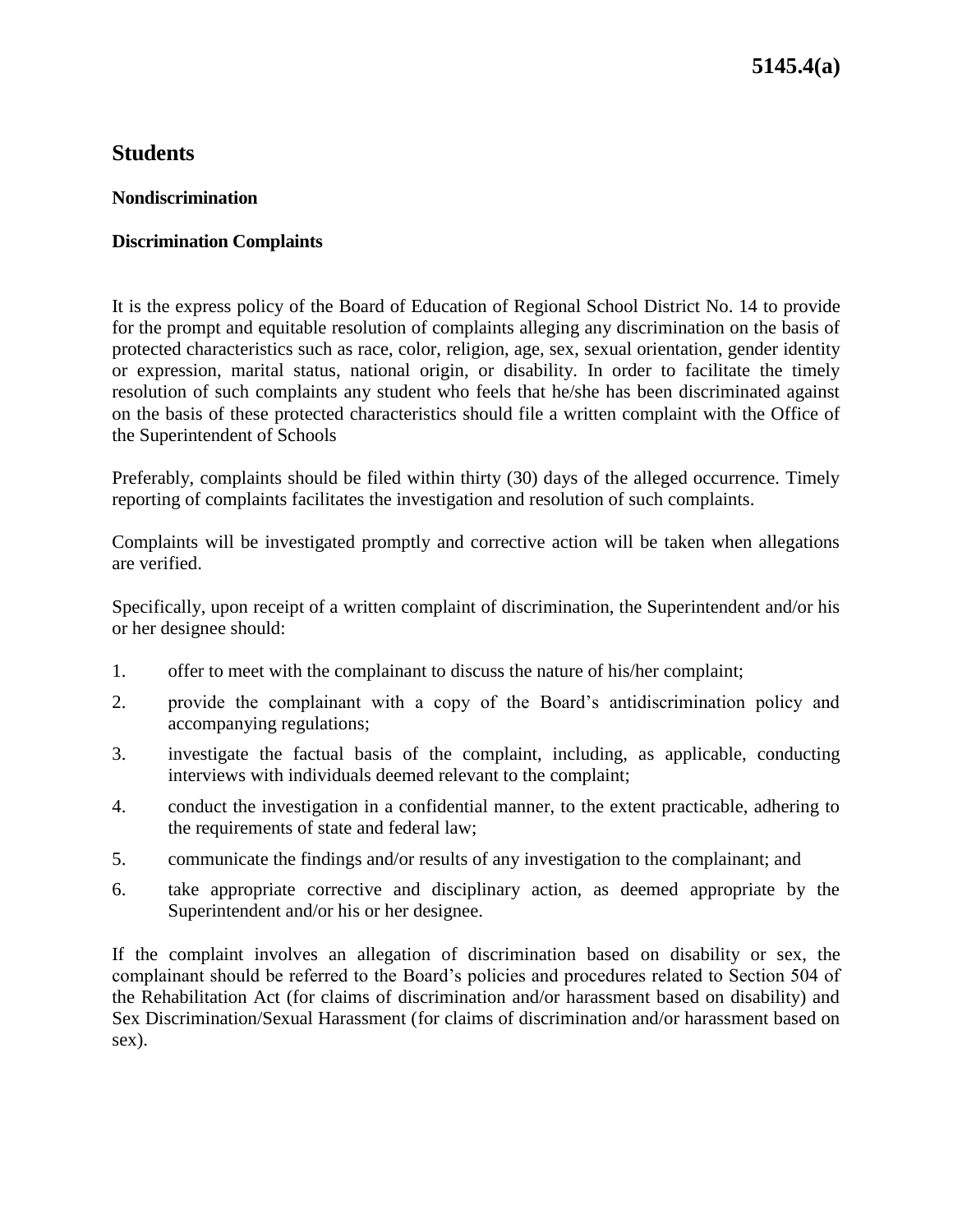**5145.4(b)**

## **Students**

#### **Nondiscrimination**

#### **Discrimination Complaints** (continued)

For allegations pertaining to race, color or national origin discrimination, at any stage in this complaint procedure, the complainant has the right to file formal complaints regarding such matters with:

Boston Office Office of Civil Rights U.S. Department of Education 33 Arch Street, Suite 900 Boston, MA 02110-1491

If a complaint is filed with the Office of Civil Rights, it must be filed in writing no later than one hundred eighty (180) days after the occurrence of the alleged discrimination.